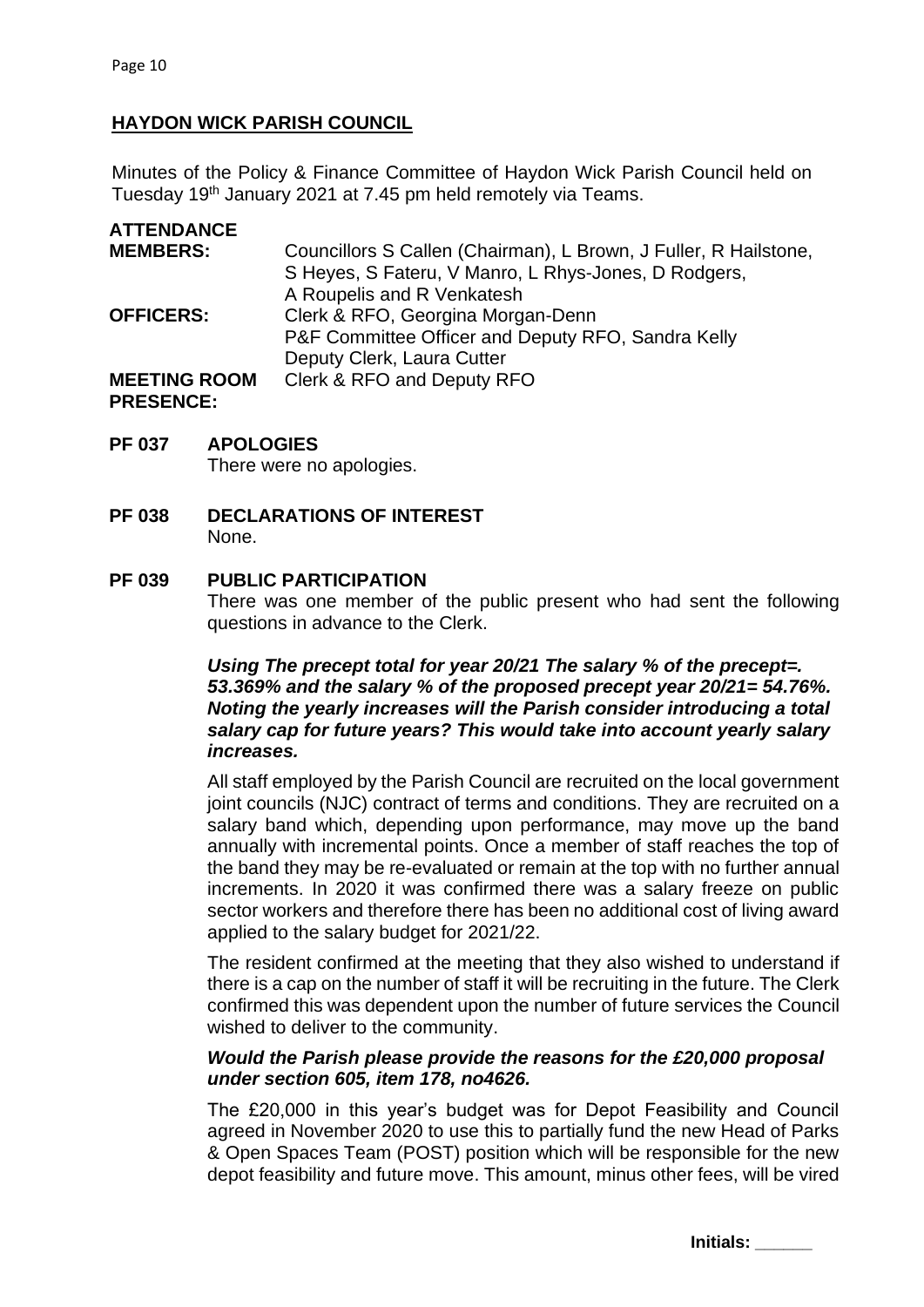out of capital projects (605) to POST salaries (307) and an agenda refers later in this meeting.

### *Why are the parish allowing £10,000 for tree maintenance? If Borough wishes to transfer maintenance the parish should negotiate transfer fees! Do you not agree.*

Haydon Wick, amongst other parishes, will attempt to negotiate transitional costs on any possible devolvement of tree maintenance from Swindon Borough Council, if when this occurs in the future. In the meantime, and to ensure we have a robust budget, we are allocating funds to help towards future costs.

# *The Parish indicated a street cleaning project which would involve a hire or purchase of a suitable vehicle, plus possibly employing a driver? Is this still an aspiration? If so where are the costings?*

The hire of the street cleaning machine is for a trial period of 12 weeks – this will be going to Full Council on the 26<sup>th</sup> January for a final decision on whether to commence a trial later in 2021. The cost of a driver will be met from existing payroll and depending on the success of the trial, a business case for any future expenditure will be discussed at council meetings.

The resident also confirmed they had applied to Swindon Borough Council for a breakdown of total costs of tree maintenance to help inform future budgets and stated that Swindon Borough Council were likely to make a precept recommendation of at least 3.99%. It was suggested that the Parish Council take this into consideration when setting their precept.

Councillor V Manro advised that Swindon Borough Council have increased their budget for tree maintenance next year, but anything under 12 foot remains the responsibility of the Parish.

The Clerk and Deputy RFO offered to meet with the resident to discuss any further queries.

#### **PF 040 CHAIRMAN'S ANNOUNCEMENTS**

Members were reminded of the meeting etiquette during tonight's meeting and asked to raise their hand to speak and that there should be no interruptions. Any non-members of the committee were welcome to attend t but do not have a vote.

# **PF 041 MINUTES OF THE PREVIOUS MEETING**

Councillor Hailstone asked if there had been any further communication from Scrapstore regarding their grant application. Members were informed that Scrapstore had confirmed that since putting in their application, free school meals were once again being provided by the Government, therefore, the grant they were applying for is no longer required. Members noted an amendment to the introduction and approved the minutes of the Policy & Finance Meeting held on Tuesday 17<sup>th</sup> November 2020. There was no meeting of the Policy & Finance Committee in December 2020.

**Proposed: Councillor S Callen Seconded: Councillor J Fuller Vote: Agreed unanimously.**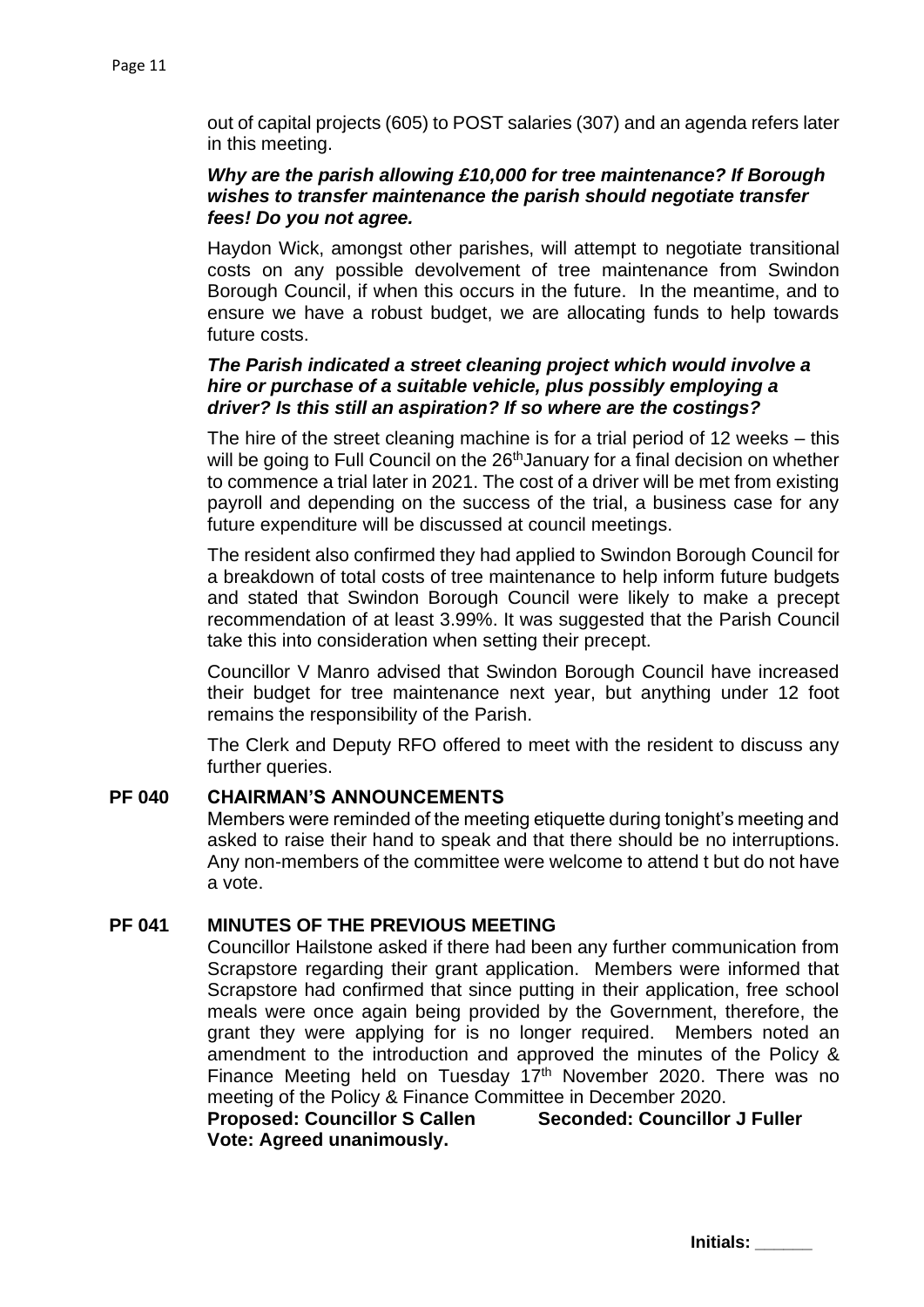**RESOLVED: The Minutes of the Policy & Finance Committee Meeting held on Tuesday 17th November 2020 be agreed and signed as a correct record.** 

**PF 042 COUNCILLORS REPORTS Councillor V Manro** A further email has been received from a previous vexatious resident. Councillors are requested not to respond to any emails and not to publicly make any comments regarding this resident's issues. **Councillor R Hailstone** Advised that the Swindon Area Committee (SAC) will be reviewing the Parish Charter at their meeting in March. As new parishes are now on stream and all parishes are now taking on more responsibilities, it is important that the Charter is fully reviewed. **Councillor L Brown** Reiterated what Councillor Manro stated regarding the vexatious resident.

# **PF 043 CLERK'S REPORT**

**Community Response -** Clerk has reached out to Swindon Borough Council (SBC) to see if the Parish Council can assist with any community response requests during lockdown #3. A member of staff is currently undertaking a regular medication delivery within their contracted hours. The Parish Council will be required to cover the fuel costs.

**Policies due for renewal -** as this meeting is focusing on budget planning and precept, policies that require reviewing and adopting will be brought to the February meeting. The Parish Charter will also be brought to the February meeting in order for a response to be sent to SAC for their meeting on the 18<sup>th</sup> March 2021.

**Electricity supply to the skatepark -** a form has now been received, completed and returned, to de-energise the electricity supply to the skatepark. De-energising the supply, rather than disconnecting it, is a far cheaper option and means it would still be possible to re-connect (for a fee) should we want to in the future but in the meanwhile, all standing charges will cease.

# **PF 044 FINANCIAL MATTERS**

- A) To receive and approve the Income & Expenditure Statement for Month 9, December 2020.
- B) To receive the Bank Statements and Bank Reconciliations for Month 9, December 2020.
- C) To approve the payment schedules for December 2020/January 2021.
- D) To receive the Q3 Budget Report for October-December 2020
- E) To approve a virement of £20,000 from Capital Projects [605/4626] and split between recruitment [101/4028] and salaries [cost centre 307]
- F) To agree an increase in the spend limit for the credit card from £5,500 to £8,000

# **PF 044A Proposed: Councillor S Callen Seconded: Councillor L Brown Vote: Agreed unanimously.**

**RESOLVED: To approve the Income & Expenditure Statement for December 2020.**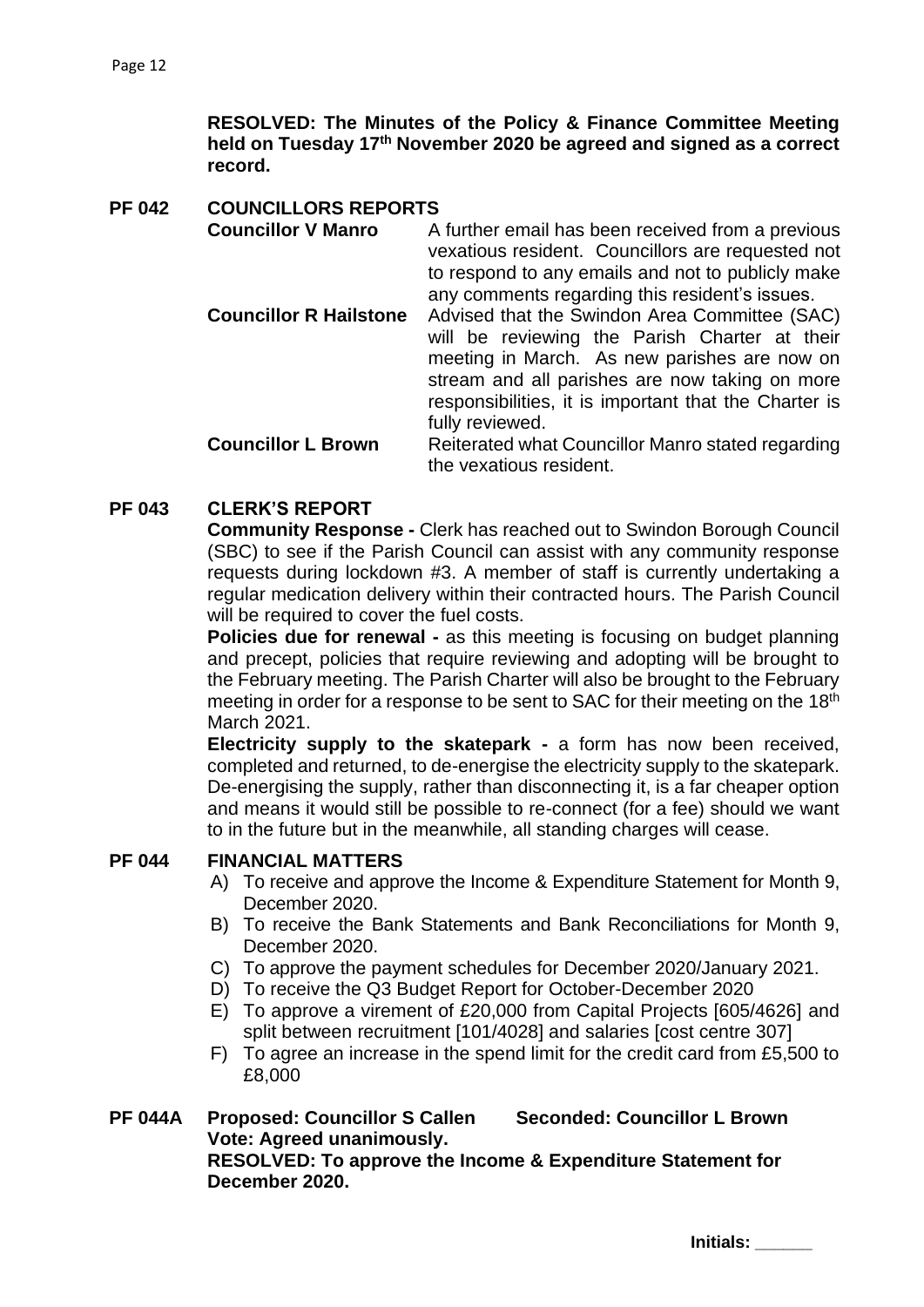- **PF 044B Proposed: Councillor R Venkatesh Seconded: Councillor R Hailstone Vote: Agreed unanimously. RESOLVED: To approve the Bank Statements and Bank Reconciliations for December 2020.**
- **PF 044C** Committee considered the payment schedules for December 2020-January 2021 under purchase daybook references 1295-1328 and cash book reference 249, totaling £52,963.13. **Proposed: Councillor S Callen Seconded: Councillor L Brown Vote: Agreed unanimously. RESOLVED: To approve the Payment Schedule for December 2020- January 2021 under purchase daybook references 1295-1328 and cash book reference 249, totaling £52,963.13.**
- **PF 044D** Members received and noted the Q3 Budget Report for October-December 2020.
- **PF 044E** Members approved a virement of £20,000 from Capital Projects to recruitment [101/4028] to cover costs incurred in recruiting the Head of Parks & Open Spaces Team [101/4028] with the remainder to being vired to salaries [307]. **Proposed: Councillor R Hailstone Seconded: Councillor J Fuller Vote: Agreed unanimously. RESOLVED: To vire the sum of £20,000 from Capital Projects [605/4626] to recruitment [101/4028] and salaries [307 cost centre].**
- **PF 044F** The meeting was informed that because of Covid-19 it is necessary to make more online purchases than usual and as the Council now has two contracts for long term hire of vehicles, where payment can only be made by credit card, it is necessary to increase the credit card limit from £5,500 to £8,000. It was noted the Council has robust checks and balances in place.

**Proposed: Councillor L Brown Proposed: Councillor S Callen Vote: Agreed with one (1) objection.**

**RESOLVED: To approve increasing the Barclaycard credit card limit from £5,500 to £8,000.**

#### **PF 045 DRAFT BUDGET 2021-22**

The meeting considered the draft budget as recommended by the budget working party which had been the result of feedback from councillors during committee meetings and working party meetings since budget setting commenced in October 2020. The budget presented was ambitious and would progress capital projects which had been postponed due to the pandemic thus releasing unspent funds into the Council's reserves for reallocation in 21/22. The draft budget the working party presented provided an operational budget with a precept calculation figure of £859,382 and an increase of 4.5% - equivalent to an additional £4.19 per household per annum.

**Proposed: Councillor R Hailstone Seconded: Councillor V Manro Vote: Agreed unanimously.** 

**RESOLVED: To recommend to Full Council the operational budget with a precept of £859,382, which represents £95.42 per annum for a Band D household.**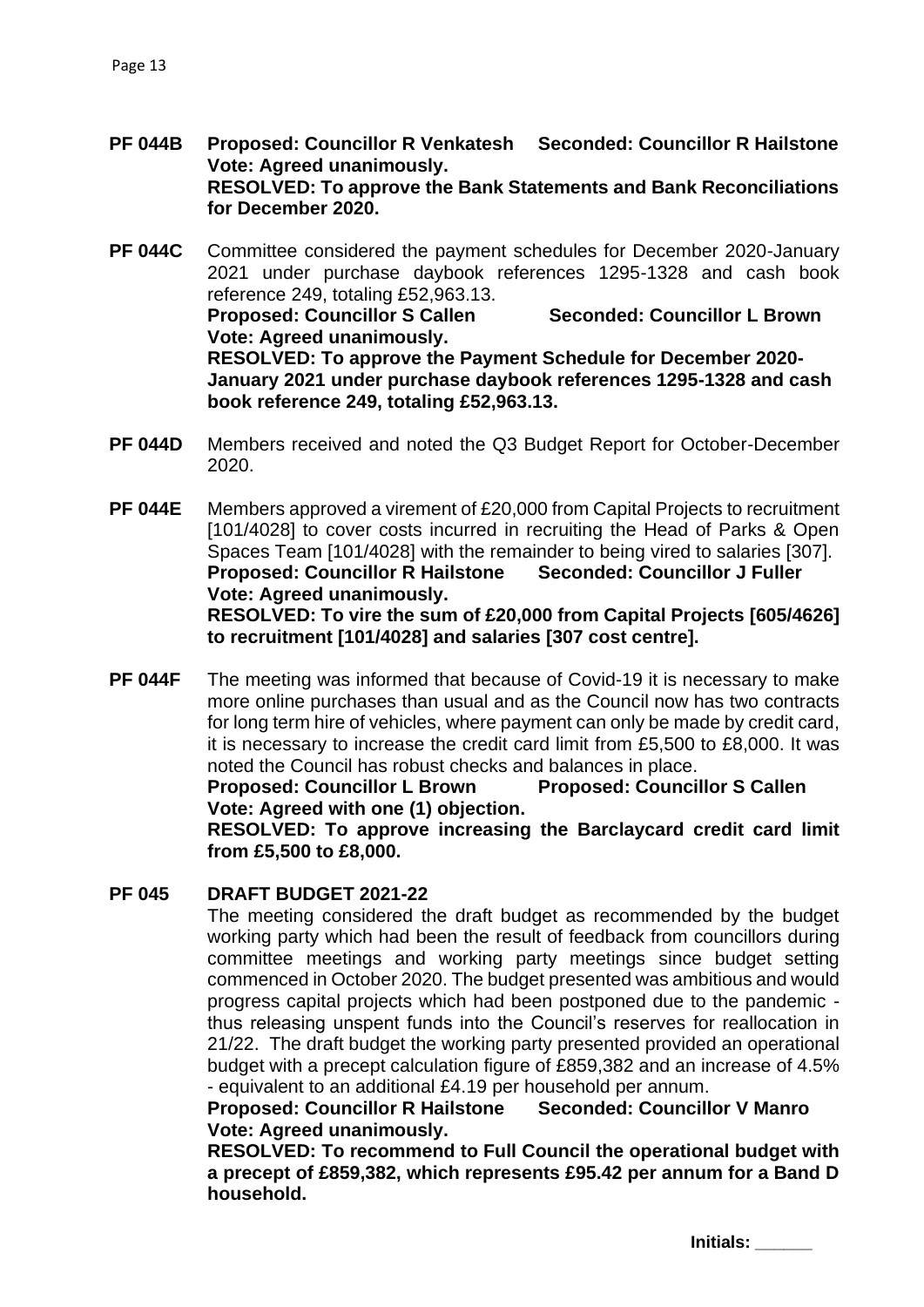#### **PF 046 PRECEPT 2021-2022**

The meeting considered the impact of the agreed operational budget on the precept and after discussion Councillor S Callen proposed the 4.5% precept but there was no seconder. No vote was taken.

Councillor V Manro proposed an amendment of a 3.5% precept increase and this was seconded by Councillor D Rodgers. It was noted that £6,000 had been double accounted and could be released to reduce the precept impact but members also wanted to reinstate the footpath project with a budget of £3,000. The vote was then taken and agreed that the budget for Full Council consideration would have to be amended to deliver a capped 3.5% increase in the precept.

The Clerk updated the committee on necessary changes to the governance arrangements for submitting the demand form on Swindon Borough Council (SBC). This form is now updated and agreed by SBC to allow the Parish Council to submit the form with electronic signatures instead of wet signatures. The Clerk considered this was safer for all parties than officers visiting councillors for their signatures and transferring papers copies to each other during current lockdown restrictions.

**Proposed: Councillor V Manro Seconded: Councillor D Rodgers Vote: Agreed with two (2) objections and two (2) abstentions. RESOLVED: To recommend to Full Council an operational budget which represents a capped 3.5% increase in the precept. To proceed with a change in governance arrangements for the precept demand form to be submitted with an electronic signature.** 

#### **PF 047 RESERVES POLICY 2021-2022**

This item deferred to Full Council pending changes to the 2021/22 budget.

#### **PF 048 FORECAST BUDGET**

This item was deferred to a future meeting.

#### **PF 049 TELECOMMUNICATIONS UPDATE**

Members noted a verbal update on the transfer of telecommunications from the previous provider to the new provider.

#### **PF 050 INTERNAL AUDIT WORKING PARTY**

The meeting heard how to further develop the Council's financial system; the Clerk is recommending to the Committee an internal audit working party. It is suggested these will be held quarterly. Any interested members were asked to email the Clerk.

#### **PF 051 ITEMS FOR NEXT AGENDA**

Suggested items for future meetings

- Parish Charter and Policies
- Background information for land at Tadpole Lane
- Community Bus